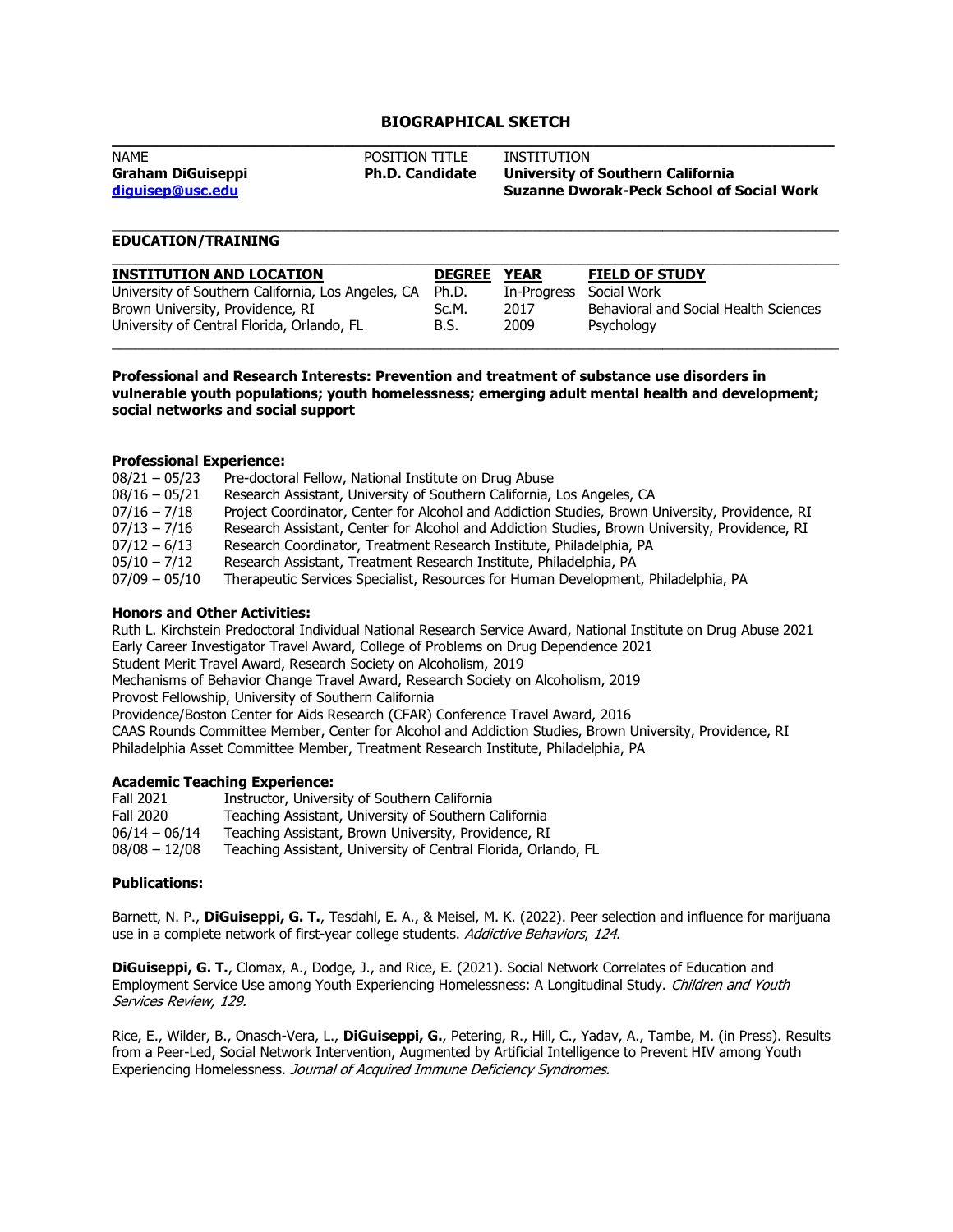Pedersen, E. R., **DiGuiseppi, G.**, Klein, D. J., Davis, J. P., Farris, C., D'Amico, E. J., LaBrie, J. W., & Griffin, B. A. (in press). Sexual violence victimization among college students studying abroad. Journal of American College Health.

Davis, J. P., Eddie, D., Prindle, J., Dworkin, E. R. Christie, N. C., Saba, S., **DiGuiseppi, G.**, Clapp, J. D., Kelly, J. F (2021). Sex Differences in Factors Predicting Post-treatment Opioid Use. Addiction, 116(8), 2116-2126. <https://doi.org/10.1111/add.15396>

**DiGuiseppi, G. T.**, Davis, J. P., Christie, N. C., Rice, E. (2020). Polysubstance use among youth experiencing homelessness: The role of trauma, mental health, and social network composition. Drug and Alcohol Dependence, 216(1). https://doi.org/10.1016/j.drugalcdep.2020.108228

**DiGuiseppi, G. T.**, Corcoran, C., Cunningham, T., Nguyen, H., Noel, M., White, P., Bar, F. (2020). Mobilizing a community-academic partnership to provide DIY hand washing stations to Skid Row residents during COVID-19. Health Promotion Practice. https://doi.org/10.1177/1524839920953092

**DiGuiseppi, G.**, Davis, J. P., Leightley, D., Rice, E. (2020). Predictors of adolescents' first-episode of homelessness following substance use treatment. Journal of Adolescent Health, 66(4), 408-415. https://doi.org/10.1016/j.jadohealth.2019.11.312

**DiGuiseppi, G. T.**, Davis, J. P., Meisel, M. K., Clark, M. C., Roberson, M., Ott, M. Q., Barnett, N. P. (2020). The influence of peer and parental norms on first-generation college students' binge drinking trajectories. Addictive Behaviors, 103. https://doi.org/10.1016/j.addbeh.2019.106227

Davis, J. P., Christie, N., Dworkin, E.; Prindle, J., Dumas, T., **DiGuiseppi, G.**, Helton, J., Ring, C. (2020). Influences of Victimization and Comorbid Conditions on Latency to Illicit Drug Use among Adolescents and Young Adults. Drug and Alcohol Dependence, 206(1).

Barr, N., Davis, J., **DiGuiseppi, G.**, Keeling, M., & Castro, C. (in Press). Direct and Indirect Effects of Mindfulness, PTSD, and Depression on Self-Stigma of Mental Illness in OEF/OIF Veterans. Psychological Trauma: Theory, Research, Practice, and Policy. doi: 10.1037/tra0000535

Pedersen, E. R., Davis, J. P., Hummer, J. F., **DiGuiseppi, G.**, Sedano, A., Rodriguez, A., & Clapp, J. D. (2020). Development of a measure to assess protective behavioral strategies for pregaming among young adults. Substance Use and Misuse, 55(4), 534-545. doi: 10.1080/10826084.2019.1686025

Davis, J. P., **DiGuiseppi, G. T.**, De Leon, J., Prindle, J., Sedano, A., Rivera, D., Henwood, B., Rice, E. (2019). Understanding pathways between PTSD, homelessness, and substance use among adolescents. Psychology of Addictive Behaviors, 33(5), 467-476. doi: 10.1037/adb0000488

Davis, J. P., Barr, N., Dworkin, E. R., Dumas, T. M., Berey, B., **DiGuiseppi, G. T.**, Cahn, R. (2019). Effect of Mindfulness Based Relapse Prevention on Impulsivity Trajectories among Young Adults in Residential Substance Use Disorder Treatment. Mindfulness, 10(10), 1997-2009.

Ott, M. Q., Balestrieri, S. G., **DiGuiseppi, G.**, Clark, M. A., Bernstein, M., Helseth, S., Barnett, N. P. (2020). Identification and Description of Potentially Influential Social Network Members: Application of the Strategic Player Approach. Substance Use and Misuse, 55(5), 715-720. doi: 10.1080/10826084.2019.1701032

Cassidy, R. N., Miller, M. E., Tidey, J. W., **DiGuiseppi, G.**, Denlinger-Apte, R., & Colby, S. M. (2019). The Impact of Nicotine Dose on the Reinforcing Value of Cigarettes in Adolescents. Tobacco Regulatory Science, 5(2), 105-114.

Balestrieri, S. G., **DiGuiseppi, G. T.**, Meisel, M. K., Clark, M. C., Ott, M. Q., Barnett, N. P. (2018). U.S. College Students' Social Network Characteristics and Perceived Social Exclusion: A Comparison Between Drinkers and Nondrinkers Based on Past-Month Alcohol Use. Journal of Studies on Alcohol and Drugs, 79(6), 862-867.

**DiGuiseppi, G.**, Meisel, M. K., Balestrieri, S., Barnett, N. P. (2018). Relationships between social network characteristics, alcohol use and alcohol-related consequences in a large network of first-year college students: How do peer drinking norms fit in? Psychology of Addictive Behaviors, 84, 151-159.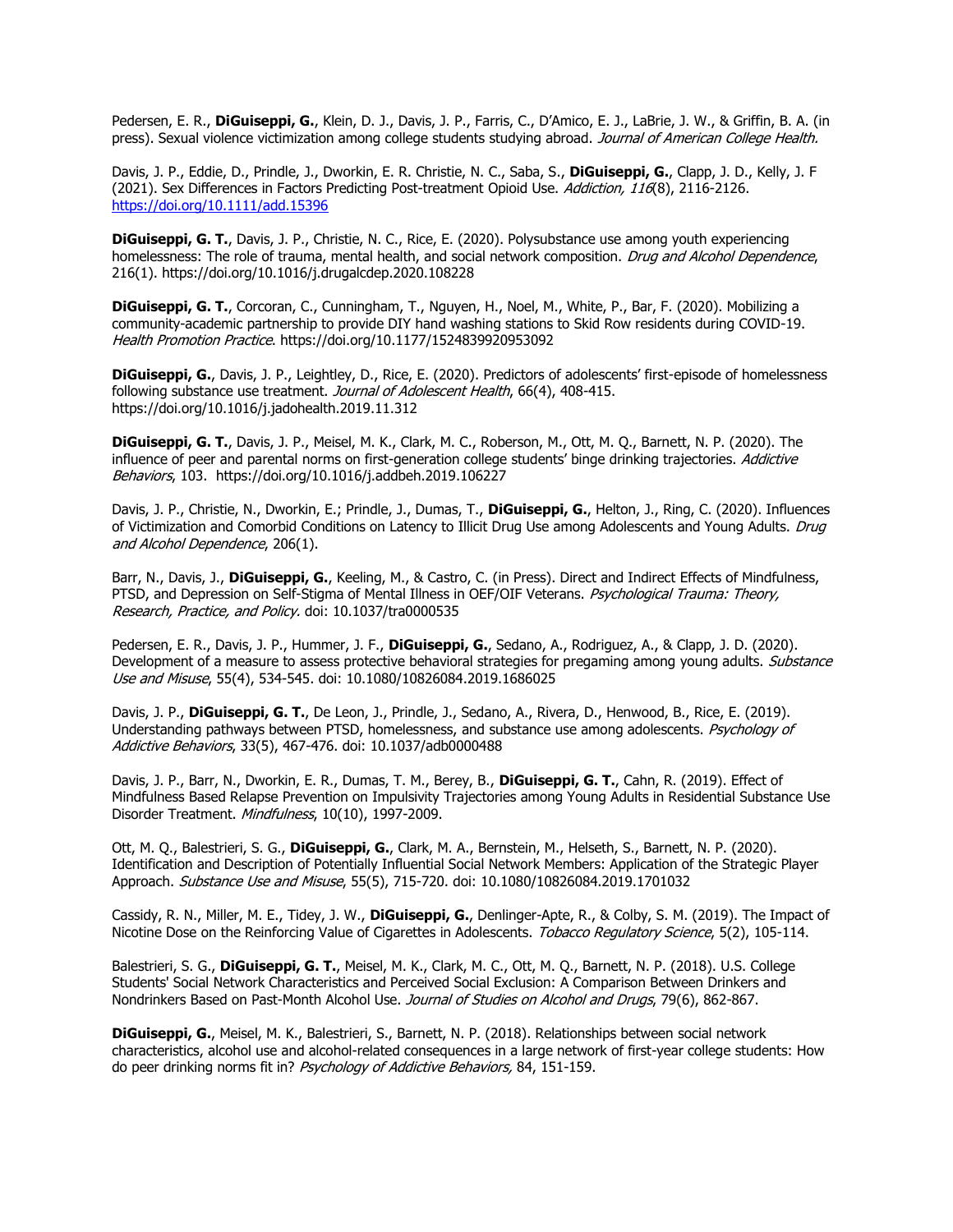Wray, T. B., Celio, M. A., Perez, A. E., **DiGuiseppi, G. T.**, Carr, D. J., Woods, L., & Monti, P. M. (2019). Causal Effects of Alcohol Intoxication on Sexual Risk Intentions and Condom Negotiation Skills among High-Risk Men who have Sex with Men (MSM). AIDS and Behavior, 23(1), 161-174.

Barnett, N. P., Clark, M. A., Light, J. M., Ott, M. Q., **DiGuiseppi, G. T.**, Balestrieri, S. G., Kenney, S. R., Meisel, M. K. (2019). Enrollment and Assessment of a First-Year College Class Social Network for a Controlled Trial of the Indirect Effect of a Brief Motivational Intervention. Contemporary Clinical Trials, 71, 16-23.

Kenney, S. R., **DiGuiseppi, G.**, Balestrieri, S., Meisel, M. K., & Barnett, N. P. (2018). Poor Mental Health, Peer Drinking Norms, and Alcohol Risk in a Social Network of First-Year College Students. Addictive Behaviors, 84, 151-159.

Cassidy, R.N., Meisel, M.K., **DiGuiseppi, G.**, Balestrieri, S., & Barnett, N.P. (2018). Initiation of vaporizing cannabis: Individual and social network predictors in a longitudinal study of young adults. Drug and Alcohol Dependence, 188, 334-340.

**DiGuiseppi , G. T.**, Meisel, M. K., Balestrieri, S. G., Ott, M. Q., Cox, M. J., Clark, M. A., & Barnett, N. P. (2018). Resistance to Peer Influence Moderates the Relationship Between Perceived (but Not Actual) Social Norms and Binge Drinking in a College Student Peer Network. Addictive Behaviors, 80, 47-52.

Meisel, M. K., DiBello, A., Ott, M. Q., Clark, M. C., **DiGuiseppi, G.**, Balestrieri, S., & Barnett, N. P. (2017). An Eventand Network-Level Analysis of College Students' Maximum Drinking Day. Addictive Behaviors, 79, 189-194.

Celio, M. A., Mastroleo, N. R., **DiGuiseppi, G.**, Barnett, N., Colby, S. M., Kahler, C. W., Operario, D., Suffoletto, B., Monti, P. M. (2017). Using Video Conferencing to Deliver a Brief Motivational Intervention for Alcohol and Sex Risk to Emergency Department Patients: A Proof-of-Concept Pilot Study. Addiction Research and Theory, 25(4), 318-325.

Cacciola, J., Brooks, A., Kizina, K., Moberg, E., Berman, J., & **DiGuiseppi, G.** (2015). RecoveryTrack-Extended Care, a novel monitoring and outreach intervention. Drug and Alcohol Dependence, 146(1), e236.

Brooks, A.C., Byrne, E., Case, T. C., & **DiGuiseppi, G.** (2013). Keep it Moving: A Guide to Breaking Habits. Philadelphia, PA: Treatment Research Institute.

Brooks, A. C., **DiGuiseppi, G.**, Laudet, A., Rosenwasser, B., Knoblach, D., Carpenedo, C., … Kirby, K. C., (2012). Developing an evidence-based, multimedia group counseling curriculum toolkit. Journal of Substance Abuse Treatment, 43(2), 178-189.

#### **Conference Presentations**:

**DiGuiseppi, G. T.**, Davis, J. P., Dworkin, E. R., Helton, J., Prindle, J., Patel, S., Dumas, T. M., Miller, S. (2021, March). Differential effects of adolescents' experiences of victimization on substance use disorder diagnoses. In J. Davis (Organizer/Chair), Influences of violence exposure and co-occurring conditions on substance use outcomes among at risk youth. Symposium conducted at the Annual Collaborative Perspectives on Addiction Meeting, Virtual Meeting.

Rice, E., Onasch-Vera, L., **DiGuiseppi, G.**, Hill, C., Petering, R., Wilson, N., Woo, D., Thompson, N., Tambe, M., Wilder, B., Yadav, A. (2020, October). Using artificial intelligence to augment network-based, HIV prevention for youth experiencing homelessness. Poster accepted for presentation at the annual meeting of the American Public Health Association, San Francisco, California.

**DiGuiseppi, G. T.**, Davis, J. P., Christie, N. C., Rice, E. (2020, June). Trauma, mental health, and social network factors associated with polysubstance use among youth experiencing homelessness. Poster accepted for presentation at the meeting Research Society for Alcoholism, New Orleans, Louisiana. (Conference Cancelled).

Hummer, J. F., Davis, J. P., Zutshi, R., **DiGuiseppi, G.**, Sedano, A., Rodriguez, A., Clapp, J. D., & Pedersen, E. R. (2020, April). A measure to assess protective behavioral strategies for pregaming among young adults. Society of Addiction Psychology. Collaborative Perspectives on Addiction (CPA) Conference Program. Retrieved from osf.io/xgy9k doi: 10.17605/OSF.IO/XGY9K.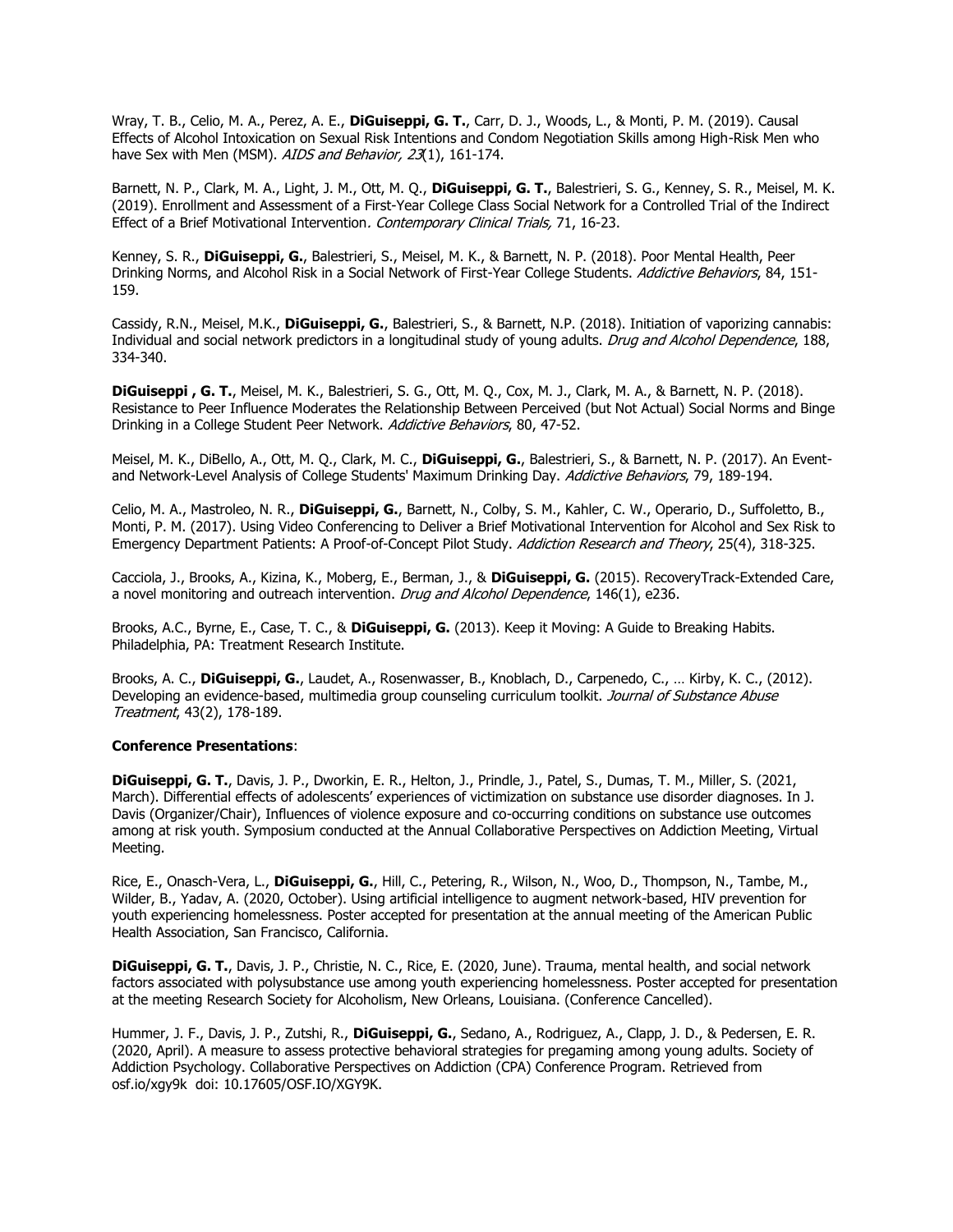**DiGuiseppi, G. T.**, Rice, E., Lee, J. O. & Davis, J. P. (2020, January). Predictors of first-episode of homelessness among adolescents and young adults in a nationwide substance use treatment sample. Poster accepted for presentation at the meeting of the Society for Social Work and Research, Washington, D.C.

**DiGuiseppi, G. T.** (2019, June). Alcohol, prescription drug misuse, sexual violence and dating violence among a Sample of high school youth. In E. Pedersen (Organizer/Chair), Sexual violence victimization and alcohol risk among diverse groups: Implications for targeted prevention and intervention efforts. Symposium conducted at the meeting of the Research Society on Alcoholism, Minneapolis, Minnesota.

**DiGuiseppi, G. T.**, Davis, J. P., Clark, M. A., Roberson, M., Barnett, N. P. (2019, June). First-generation college students at a private University: Lower risk alcohol-beliefs and alcohol use trajectories during the first year of college. Poster session presented at the meeting of the Research Society on Alcoholism, Minneapolis, Minnesota.

Barnett, N. P. (2018, June). Examining spillover effects of a brief motivational intervention to reduce alcohol consumption and harms in a sociocentric first-year college student network. In N. P. Barnett (Chair), M. K. Meisel (Co-chair) & **G. T. DiGuiseppi** (Organizer), Efficacy of social network-based intervention approaches for hazardous alcohol use and problem behavior: Innovative application in varied populations. Symposium conducted at the meeting of the Research Society on Alcoholism, San Diego, California.

**DiGuiseppi, G. T.**, Meisel, M. K., Balestrieri, S., Ott, M. Q., Clark, M. A., Light, J. M., Kenney, S. R., Barnett, N. P. (2018, June). Confidence in perceptions and more frequent socializing moderate agreement between perceived and actual changes in close peers' heavy drinking. Poster session presented at the meeting of the Research Society on Alcoholism, San Diego, California.

Cassidy, R.N., Miller, M.E., Colby, S.M., Tidey, J.W., Jackson, K.J., **DiGuiseppi, G.**, Hatsukami, D. (2018, February). The Impact of Nicotine Dose on the Reinforcing Value of Cigarettes in Adolescents. Poster session presented at the meeting of the Society for Research on Nicotine & Tobacco Annual Conference, Baltimore, MD.

Balestrieri, S. G., **DiGuiseppi, G. T.**, Meisel, M. K., & Barnett, N. P. (2017, June). Predicting alcohol-induced blackouts: attitudes, injunctive norms, and social network endorsement of blackouts. Poster session presented at the meeting of the annual meeting of the Research Society on Alcoholism, Denver, Colorado.

Barnett, N. P., Clark, M. A., Ott, M. Q., Kenney, S. M., Light, J., Meisel, M. K., . . . Balestrieri, S. G. (2017, June). Relationship between network characteristics and heavy drinking in a complete social network of first-year college students. Poster session presented at the meeting of the annual meeting of the Research Society on Alcoholism, Denver, Colorado.

**DiGuiseppi, G. T.**, Balestrieri, S. G., Kenney, S. M., Meisel, M. K., Clark, M. A., & Barnett, N. P. (2017, June). Perceived closeness to important peers moderates the relationship between anxiety and alcohol use among college students. Poster session presented at the meeting of the annual meeting of the Research Society on Alcoholism, Denver, Colorado.

**DiGuiseppi, G. T.**, Meisel, M. K., Balestrieri, S. G., Clark, M. A., & Barnett, N. P. (2017, June). Resistance to peer influence protects against perceived (but not actual) heavy drinking norms within a college student social network. Poster session presented at the meeting of the annual meeting of the Research Society on Alcoholism, Denver, Colorado.

Meisel, M. K., **DiGuiseppi, G. T.**, Balestrieri, S. G., Ott, M. Q., Clark, M. A., Kenney, S. M., . . . Barnett, N. P. (2017, June). Comparison in substance use between sociocentric and egocentric network data in a first-year class. Poster session presented at the meeting of the annual meeting of the Research Society on Alcoholism, Denver, Colorado.

**DiGuiseppi, G.**, Wray., T. W., Celio, M., Kahler, C., Monti, P. (2016, June). Sexual Motives for Drinking Moderate Binge Drinking and Sexual Activity among Men Who Have Sex with Men. Poster session presented at the meeting of the Research Society on Alcoholism, New Orleans, Louisiana.

Celio, M., **DiGuiseppi, G.**, Mastroleo, N., Barnett, N., Colby, S., Kahler, C., Operario, D. & P. Monti, P. (2016, June). "It's really her and it's really me. It's just that she's on a screen": A pilot study of video-conference MI for alcohol and sex risk with ED patients. Poster session presented at the meeting of the Research Society on Alcoholism, New Orleans, Louisiana.